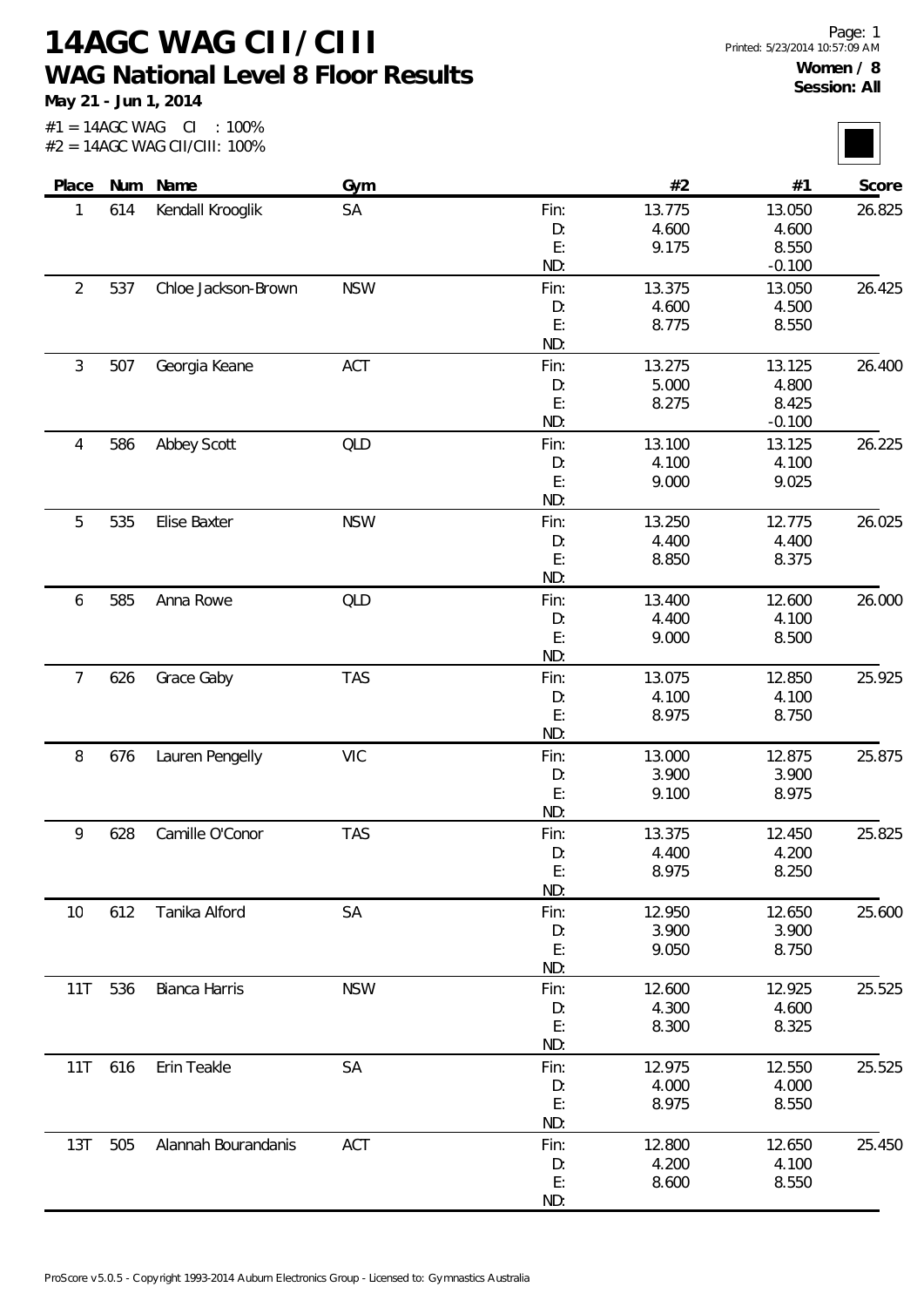**14AGC WAG CII/CIII WAG National Level 8 Floor Results**

**May 21 - Jun 1, 2014**

 $#1 = 14AGC WAG CI : 100\%$ #2 = 14AGC WAG CII/CIII: 100%

| Score  | #1       | #2     |      | Gym        | Num Name            |     | Place |
|--------|----------|--------|------|------------|---------------------|-----|-------|
| 25.450 | 12.625   | 12.825 | Fin: | QLD        | Leigha Ives         | 584 | 13T   |
|        | 4.000    | 4.000  | D:   |            |                     |     |       |
|        | 8.625    | 8.825  | E:   |            |                     |     |       |
|        |          |        | ND:  |            |                     |     |       |
| 25.425 | 12.850   | 12.575 | Fin: | <b>QLD</b> | Stephanie Zeilinga  | 588 | 15    |
|        | 3.900    | 3.900  | D:   |            |                     |     |       |
|        | 8.950    | 8.675  | E:   |            |                     |     |       |
|        |          |        | ND:  |            |                     |     |       |
| 25.400 | 12.850   | 12.550 | Fin: | <b>VIC</b> | Jessica Toh         | 677 | 16    |
|        | 4.000    | 4.000  | D:   |            |                     |     |       |
|        | 8.850    | 8.550  | E:   |            |                     |     |       |
|        |          |        | ND:  |            |                     |     |       |
| 25.350 | 13.075   | 12.275 | Fin: | <b>WA</b>  | Paige Meckenstock   | 716 | 17    |
|        | 4.100    | 4.000  | D:   |            |                     |     |       |
|        | 8.975    | 8.275  | E:   |            |                     |     |       |
|        |          |        | ND:  |            |                     |     |       |
| 25.325 | 12.425   | 12.900 | Fin: | <b>NSW</b> | Jessica Rynne       | 540 | 18    |
|        | 4.300    | 4.300  | D:   |            |                     |     |       |
|        | 8.125    | 8.600  | E:   |            |                     |     |       |
|        |          |        | ND:  |            |                     |     |       |
| 25.275 | 12.700   | 12.575 | Fin: | <b>NSW</b> | Aphra O'Brien-Slade | 539 | 19    |
|        | 4.200    | 4.200  | D:   |            |                     |     |       |
|        | 8.500    | 8.375  | E:   |            |                     |     |       |
|        |          |        | ND:  |            |                     |     |       |
| 25.225 | 12.800   | 12.425 | Fin: | <b>WA</b>  | Mikayla Kidd        | 713 | 20    |
|        | 4.500    | 4.500  | D:   |            |                     |     |       |
|        | 8.300    | 7.925  | E:   |            |                     |     |       |
|        |          |        | ND:  |            |                     |     |       |
| 25.200 | 12.900   | 12.300 | Fin: | ACT        | Kaitlin Phelan      | 509 | 21    |
|        | 4.100    | 3.800  | D:   |            |                     |     |       |
|        | 8.800    | 8.500  | E:   |            |                     |     |       |
|        |          |        | ND:  |            |                     |     |       |
| 25.100 | 12.675   | 12.425 | Fin: | ACT        | Georgia Evans       | 506 | 22T   |
|        | 4.400    | 4.300  | D:   |            |                     |     |       |
|        | 8.275    | 8.125  | E:   |            |                     |     |       |
|        |          |        | ND:  |            |                     |     |       |
| 25.100 | 12.425   | 12.675 | Fin: | SA         | Savannah Crompton   | 613 | 22T   |
|        | 3.800    | 3.800  | D:   |            |                     |     |       |
|        | 8.625    | 8.875  | E:   |            |                     |     |       |
|        |          |        | ND:  |            |                     |     |       |
| 24.950 | 12.500   | 12.450 | Fin: | <b>VIC</b> | Molly Waayers       | 678 | 24    |
|        | 4.000    | 3.900  | D:   |            |                     |     |       |
|        | 8.600    | 8.550  | E:   |            |                     |     |       |
|        | $-0.100$ |        | ND:  |            |                     |     |       |
| 24.750 | 12.475   | 12.275 | Fin: | <b>WA</b>  | Keira Kikalis       | 714 | 25    |
|        | 4.100    | 4.100  | D:   |            |                     |     |       |
|        | 8.375    | 8.175  | E:   |            |                     |     |       |
|        |          |        | ND:  |            |                     |     |       |
| 24.625 | 13.050   | 11.575 | Fin: | <b>NSW</b> | Erin Modaro         | 538 | 26    |
|        | 4.700    | 4.200  | D:   |            |                     |     |       |
|        | 8.350    | 7.375  | E:   |            |                     |     |       |
|        |          |        | ND:  |            |                     |     |       |